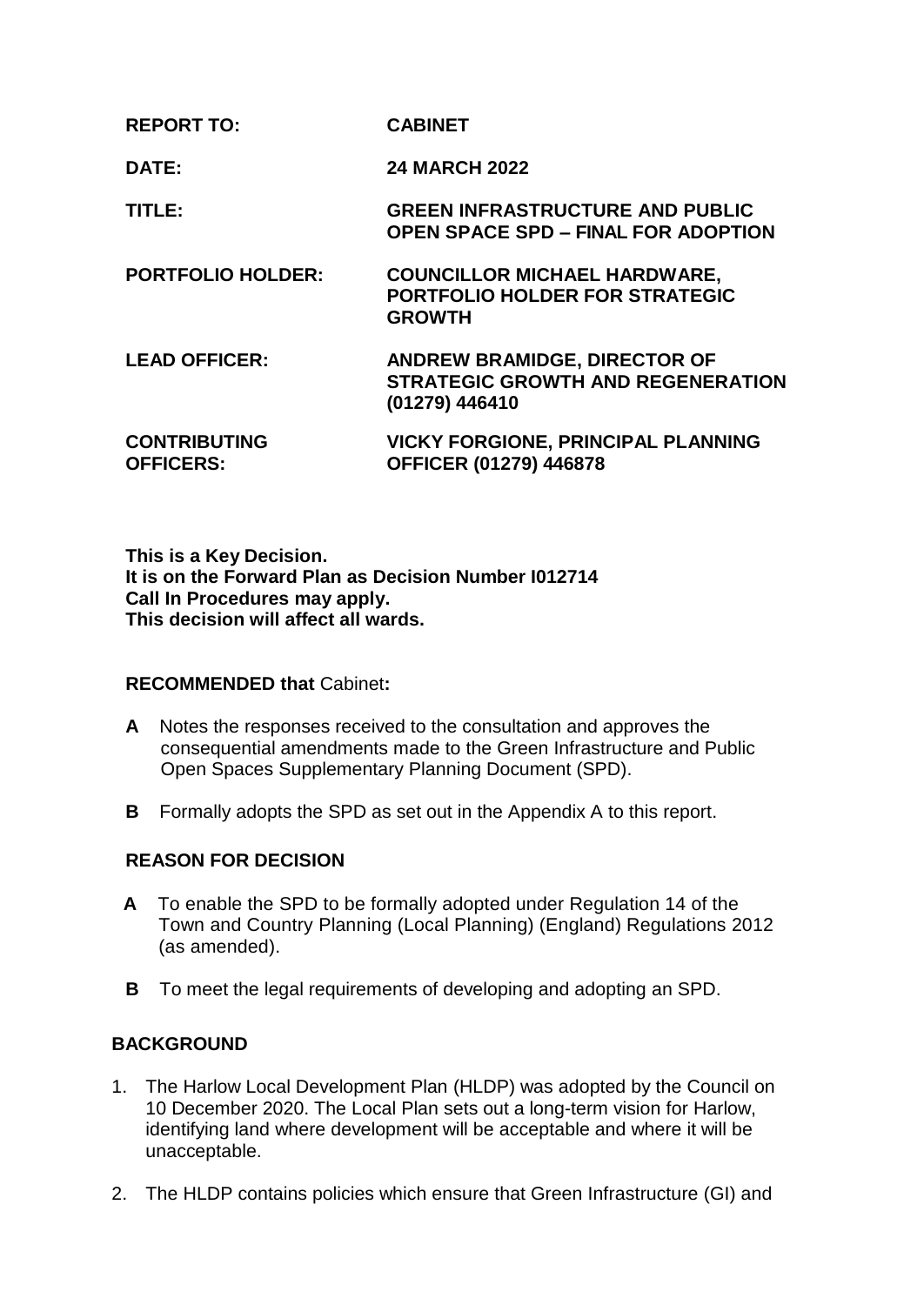open spaces are protected and enhanced and sets out a number of policies to support this. It also includes policies on biodiversity and geodiversity, trees and hedgerows and delivering overall health and wellbeing benefits to Harlow.

- 3. Whilst the policies in the HLDP give significant detail of the Council's requirements, the additional guidance contained in an SPD expands on the HLDP, to give additional guidance to developers when making planning applications, to Officers when making recommendations, and to Councillors when making decisions.
- 4. The Council already has an Open Spaces, Sport and Recreation SPD which was adopted in 2007. The Green Infrastructure and Public Open Spaces SPD will replace the 2007 SPD in its entirety. It was prepared in order to amplify and aid the effective and consistent implementation of the open spaces, GI and landscaping, trees and hedgerows and biodiversity and geodiversity aspects of the HLDP, specifically Policies L1, PL7, PL8 and PL9.
- 5. The Green Infrastructure and Public Open Space SPD comprises seven sections, detailed below.
	- a) Section 1: Green and Blue Infrastructure Principles This Chapter provides overarching principles on Blue and Green Infrastructure for developments in Harlow. It sets out the benefits of providing good GI in Harlow and how this can be implemented within new development proposals.
	- b) Section 2: Biodiversity in new developments including Net Gain This Chapter provides information on how biodiversity can be delivered in new developments. It also sets out how the Council will calculate Biodiversity Net Gain (BNG) in new developments, this being a key component in the 2021 Environment Act.
	- c) Section 3: Trees, Woodland and Hedgerows This Chapter set out further guidance in respect of trees, woodland and hedgerows including their protection and planting in new developments.
	- d) Section 4: Public Open Space Standards This chapter sets out the different open space typologies in Harlow, their description and function. This includes equipped play areas. It also sets out the standards required in new developments, when on-site provision will be expected and the estimated contributions for off-site public open spaces. It provides information in respect of long-term management and maintenance of these spaces including likely contribution calculations if relevant. The standards set out within this chapter are for public open space. Private amenity space requirements such as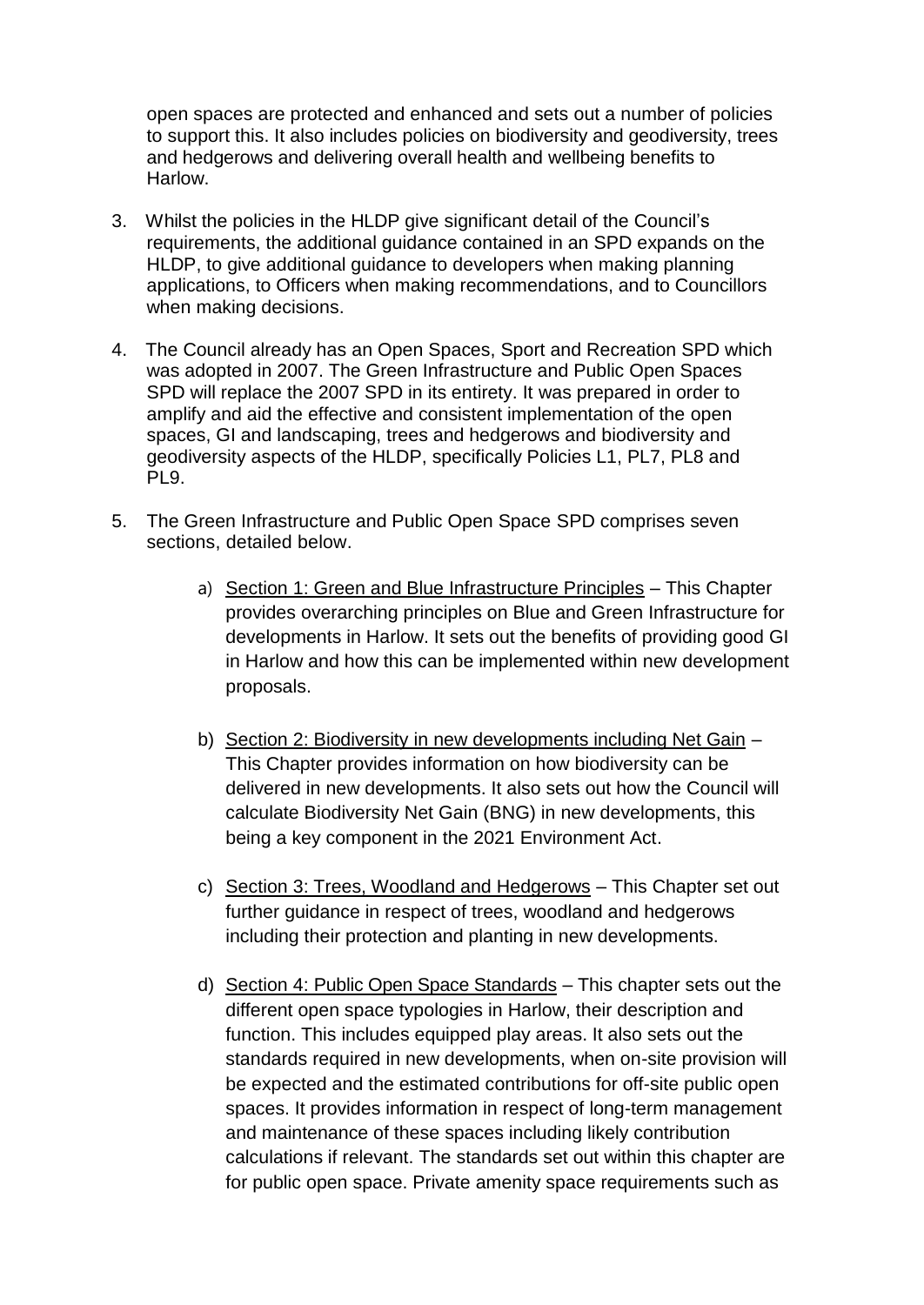garden spaces, communal amenity areas and balconies, can be found in the Design Guide Addendum (adopted 2021).

- e) Section 5: Sporting Facilities Sporting facilities also contribute towards healthy towns and neighbourhoods and this chapter aims to provide further details about how this can be implemented within new developments using the latest Sports Facilities and Playing Pitches Study.
- f) Sections 6 and 7: Design Guidance and Supporting Statement The design standards set out in this Chapter refer specifically to the provision of open spaces, sport and recreation facilities including any ancillary buildings or facilities which support those uses. This chapter provides information as to what will be required with a supporting statement in respect of Green Infrastructure and public open space requirements.
- 6. It should be noted that an SPD cannot introduce new policy over and above that contained in the adopted local plan. The Green Infrastructure and Public Open Spaces SPD can, therefore, only relate to existing policies in the HLDP.

# **ISSUES/PROPOSALS**

# **Consultation**

- 7. In December 2021, Cabinet approved the SPD to enable it to be published for the purposes of consultation.
- 8. The consultation period started on Monday 6 December 2021 and closed on Friday 11 February 2022. This is a period of 10 weeks.
- 9. The Council complied with the legislative requirements for consulting on an SPD, as well as the requirements set out in the Council's adopted Statement of Community Involvement.
- 10. This included:
	- a) notifications being sent to people, organisations and businesses who have either recorded an interest in SPDs or are statutory consultees;
	- b) a notice being published in the local newspaper;
	- c) posts being made on the Council's social media channels to advertise the consultation;
	- d) hard copies of the SPD being available at the Civic Centre, Latton Bush Centre and libraries in Harlow; and
	- e) an online version being available on the Council's website.
- 11. In total, six people, organisations or companies responded to the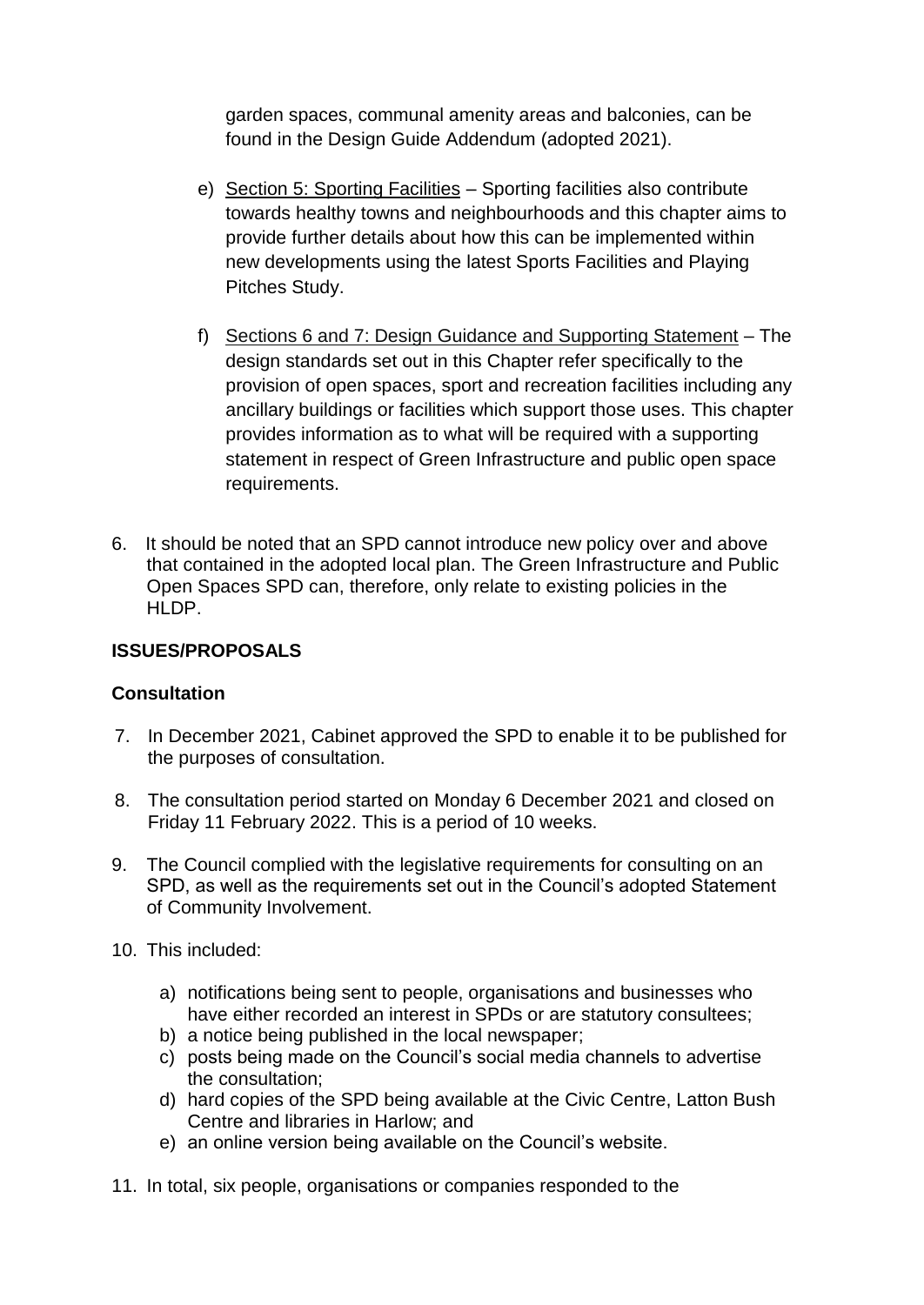consultation. From these responses, 27 points were extracted which are detailed, along with a Council response to each, in the Consultation Statement as set out in Appendix B to the report.

12. The table below summarises the main issues raised during the consultation which required amendments to the draft SPD.

| <b>Issue</b>                                                                                                                                                                                                                                                                                                                                                                                                                      | <b>Amendment</b>                                                                                                                                                                                                                                                                                                                                                                  |
|-----------------------------------------------------------------------------------------------------------------------------------------------------------------------------------------------------------------------------------------------------------------------------------------------------------------------------------------------------------------------------------------------------------------------------------|-----------------------------------------------------------------------------------------------------------------------------------------------------------------------------------------------------------------------------------------------------------------------------------------------------------------------------------------------------------------------------------|
| The SPD does not include clear and<br>consistent guidance for built sports facilities<br>as already detailed in the Council's Sports<br>Facilities Strategy (2017) Chapter 14 of<br>the Council's Sports Facilities Study Part 2<br>Built Facilities Strategy provides guidance<br>on the approach to securing provision for<br>built sports facilities through new<br>development which is endorsed by Sport<br>England          | The SPD has been updated to include an<br>additional chapter on how to deal with the<br>provision of built sports facilities including<br>reference to the Sports Facilities Study<br>where appropriate. This includes<br>information on using the Sports Facilities<br>Calculator to determine off-site costs and<br>the provision of standards for certain built<br>facilities. |
| Map 1 which includes the various open<br>space typologies in the district is out of<br>date                                                                                                                                                                                                                                                                                                                                       | The Map has been updated and now<br>moved to the appendix.                                                                                                                                                                                                                                                                                                                        |
| Table 13 proposes the use of quantity and<br>accessibility standards for playing pitches<br>and outdoor sports. The use of standards<br>is contrary to the approach recommended<br>in the Council's 2017 Sports Facilities<br>Strategy which sets out detailed step by<br>step guidance on how the additional needs<br>for outdoor sports generated by<br>developments should be assessed,<br>calculated and secured in practice. | Standards for playing pitches have been<br>removed and instead this will be<br>determined using the information set out in<br>the Sports Facilities Study and the Sport<br>England's Playing Pitch Calculator.<br>Reference to these tools and documents<br>are now included.                                                                                                     |
| Tables 15 and 16 include proposed off-site<br>contributions and maintenance costs for<br>playing pitches but the use of the Sport<br><b>England Playing Pitch Calculator will</b><br>automatically generate this cost as part of<br>this process                                                                                                                                                                                  | Changes made to the document to remove<br>Playing Pitches from Tables 15 and 16 and<br>instead use the Sport England Playing<br>Pitch Calculator to identify the suitable off-<br>site costs and maintenance costs (as well<br>as ancillary costs such as changing rooms)<br>for playing pitches.                                                                                 |
| Fields in Trust guidance should not be<br>used instead of Sport England in relation to<br>built facilities and playing pitches. Sport<br>England guidance is more up to date.                                                                                                                                                                                                                                                     | Fields in Trust Standards removed and<br>replaced with references to Sport England<br>guidance instead.                                                                                                                                                                                                                                                                           |
| Reference should be made to the Essex GI<br>Strategy and proposed Essex GI<br><b>Standards</b>                                                                                                                                                                                                                                                                                                                                    | Added to chapter 4.                                                                                                                                                                                                                                                                                                                                                               |
| The document should include the provision<br>of appropriate buffer strips around river<br>courses and ponds as well as opportunities<br>for development to restore and enhance<br>rivers                                                                                                                                                                                                                                          | Wording added to the Blue Infrastructure<br>section on how buffers and opportunities<br>for river restoration and enhancement can<br>improve habitats and ecology.                                                                                                                                                                                                                |

13. Other issues were also raised which did not require an amendment to the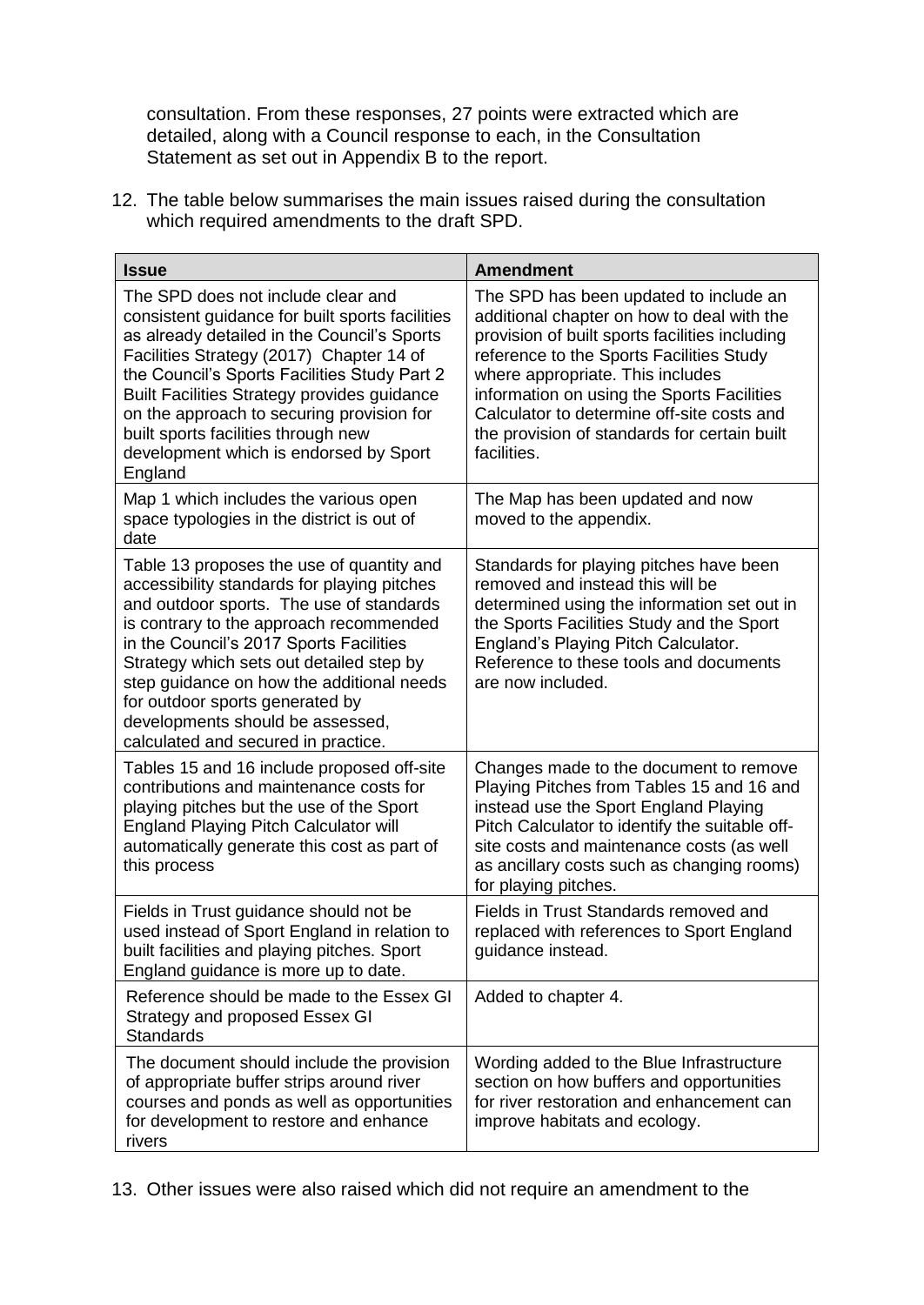SPD. The full schedule of issues raised and the Council's responses can be seen in the Consultation Statement as set out in Appendix B to the report.

14. Changes have also been made to the title and structure of the document, bringing Green Infrastructure principles to the forefront as subsequent chapters all relate and contribute towards GI in some way. An additional chapter on trees, woodland and hedgerows has been added as has additional information relating to Blue Infrastructure and more local context on biodiversity and habitats found in Harlow.

### **Next Steps**

- 15. The Green Infrastructure and Public Open Space SPD, once adopted, will replace the 2007 Open Space, Sport and Recreation SPD. It will be a material consideration in the determination of planning applications and will also inform pre-application discussions on relevant developments.
- 16. The adopted SPD will be hosted on the Council's website with a number of hard copies also being made available.

### **IMPLICATIONS**

**Strategic Growth and Regeneration** As set out in the report. **Author: Andrew Bramidge, Director of Strategic Growth and Regeneration**

**Finance** None specific. **Author: Simon Freeman, Deputy to the Chief Executive and Director of Finance**

**Housing** As outlined in the report. **Author: Andrew Murray, Director of Housing**

**Communities and Environment** As contained within the report. **Author: Jane Greer, Director of Communities and Environment**

#### **Governance (Includes HR)**

Adoption of the report meets the requirements of the Town and Country Planning (Local Planning) (England) Regulations 2012. **Author: Simon Hill, Director of Governance and Corporate Support**

#### **Appendices**

Appendix A – Green Infrastructure and Public Open Space Supplementary Planning Document Appendix B – Consultation Statement